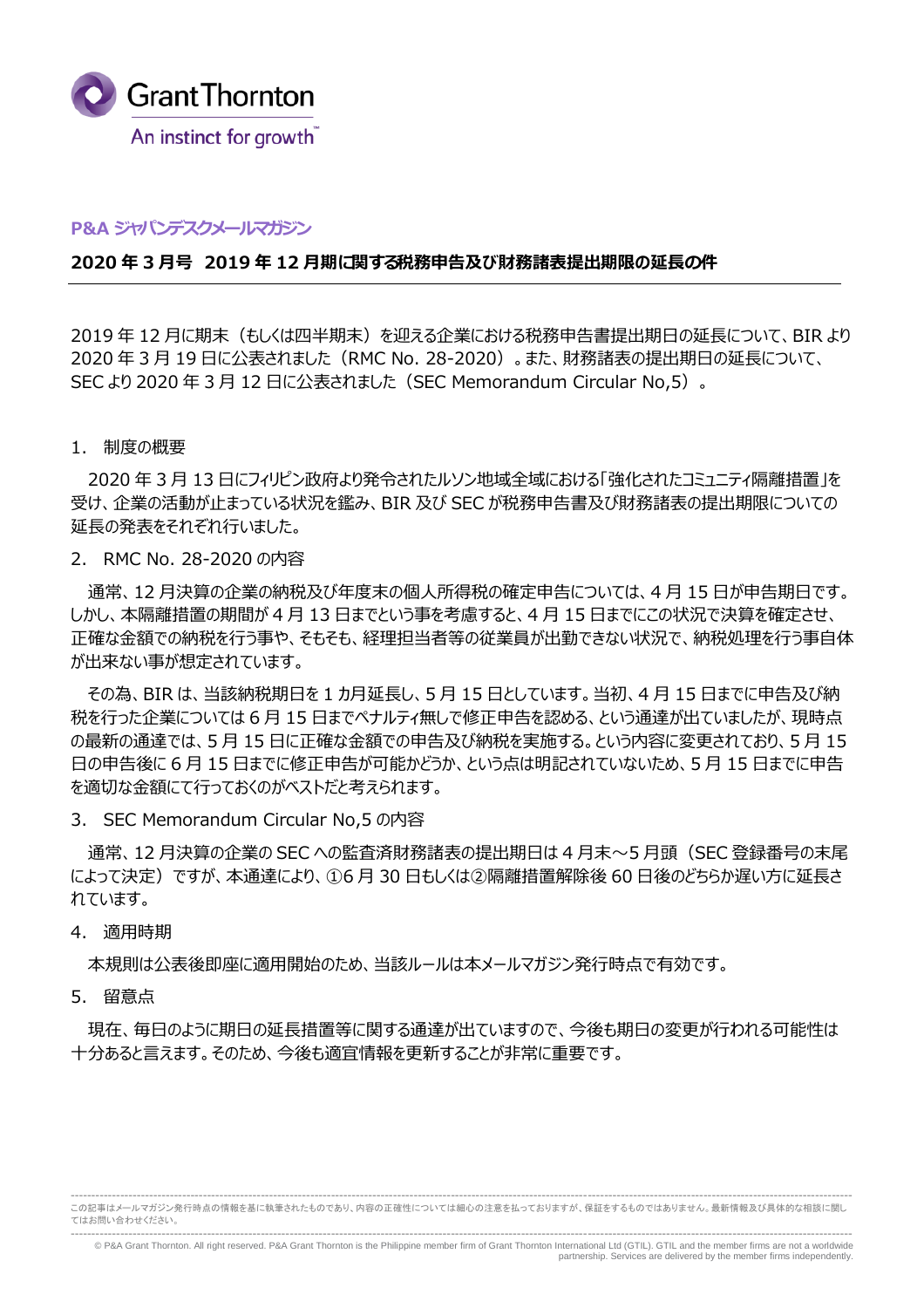

# **会社紹介**

## **P&A グラントソントン ジャパンデスク** (担当︓松下、川原⽥、今枝)

現在約 300 社の日系企業へサービスを提供。現地経営者、フィリピンマーケットへ進出を検討している日本企業の皆 様へより、業務に深く関わったサービスを提供するべく計 3 名の日本人が対応しています。

## **P&A グラントソントン**

1988 年 Benjamin R. Punongbayan と Jose G. Araullo によって設立。現在は、Chairman & CEO である Ma. Victoria Espano が指揮の元フィリピン TOP4規模の会計会社として、主にフィリピン企業の顧客を始め、外 国企業のフィリピン進出増加と共に、日系企業へのサービスも提供。2020 年現在パートナー23 名、社員 900 名の ロエス・シントンコン全出 ログビン ハビ、ログハエス、 ハンフ コンハンスレ ハコンロー ファルス・・・・ フロー・エンジン ロバコ のノウハウを活かしながら、クオリティの高いサービスを、大手顧客から、ミッドサイズ、外国企業、スタートアップ企業まで 幅広い顧客層へ提供しています。

#### お問い合わせ:

P&A グラントソントンジャパンデスク (松下、川原田、今枝)

Email︓Japan.Desk@ph.gt.com

代表 HP : www.grantthornton.com.ph

日本語会計・税務記事: www.grantthornton.com.ph/newsroom/japan-desk/

--------------------------------------------------------------------------------------------------------------------------------------------------------------------------------------------- この記事はメールマガジン発行時点の情報を基に執筆されたものであり、内容の正確性については細心の注意を払っておりますが、保証をするものではありません。最新情報及び具体的な相談に関し てはお問い合わせください。

--------------------------------------------------------------------------------------------------------------------------------------------------------------------------------------------- © P&A Grant Thornton. All right reserved. P&A Grant Thornton is the Philippine member firm of Grant Thornton International Ltd (GTIL). GTIL and the member firms are not a worldwide partnership. Services are delivered by the member firms independently.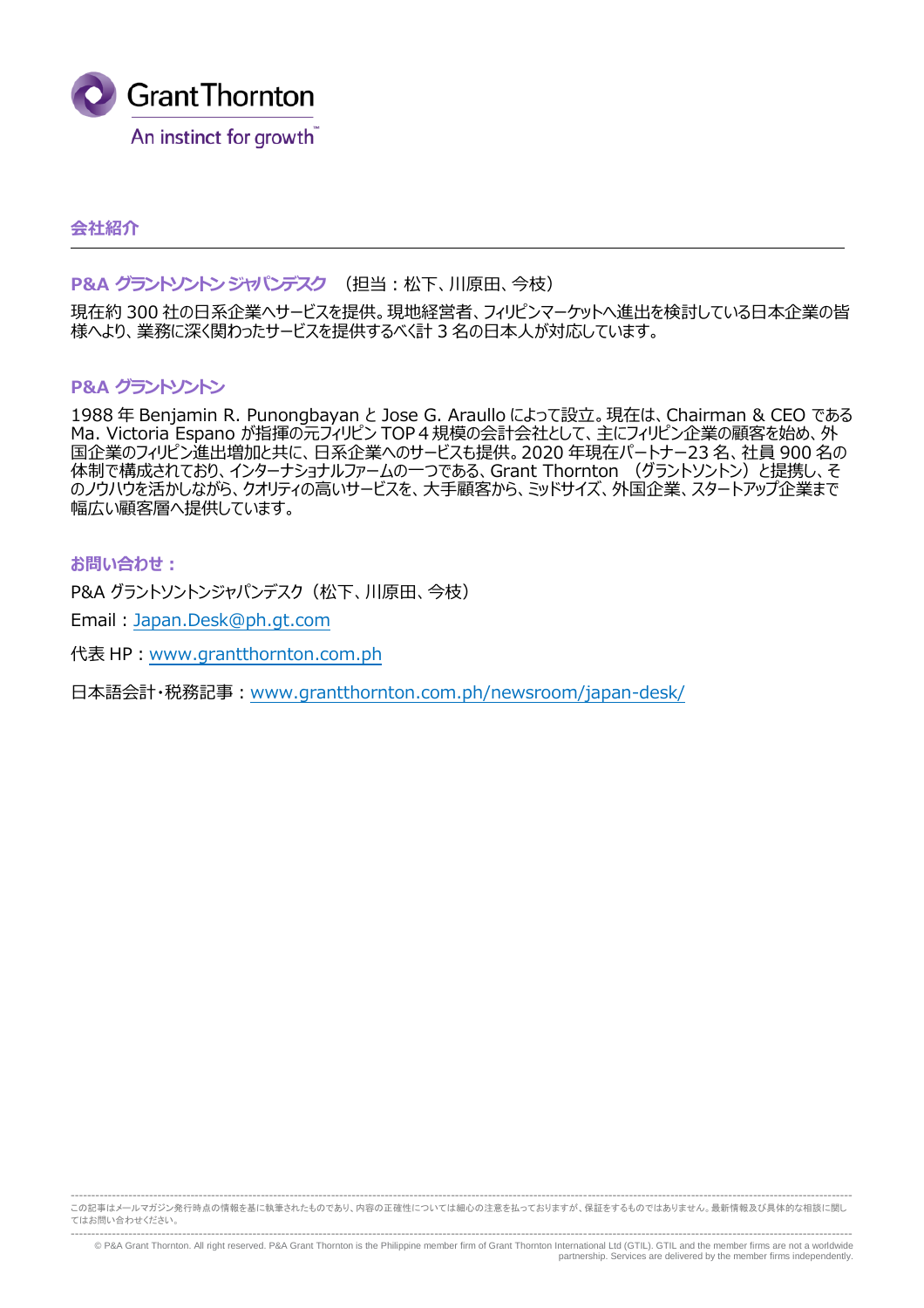

## REPUBLIC OF THE PHILIPPINES DEPARTMENT OF FINANCE **BUREAU OF INTERNAL REVENUE**

Quezon City

March 18, 2020

# REVENUE MEMORANDUM CIRCULAR NO. 28-2020

Filing of the 2019 Income Tax Returns and Submission of Required SUBJECT : **Attachments** 

TO All Internal Revenue Officers and Others Concerned  $\ddot{\phantom{a}}$ 

For the information and guidance of all concerned, this Circular is being issued to amend RMC No. 25-2020. All concerned are advised that the filing and payment of 2019 Annual Income Tax Returns (AITR) is hereby extended from April 15, 2020 to May 15, 2020 without the imposition of penalties to taxpayers.

Further, taxpayers may file and pay the corresponding taxes due thereon to any Authorized Agent Banks (AAB) nearest to the location of the taxpayer or to any Revenue Collection Officer under the Revenue District Office (file and pay anywhere).

All internal revenue officers, and all other concerned are hereby enjoined to give this Circular as wide a publicity as possible.

**BUREAU OF INTERNAL** MAR 18 2020

 $120$  Pm

RECORDS MG1. DIVISION

**CAESAR R. DULAY** Commissioner of Internal Revenue 033659

 $J-$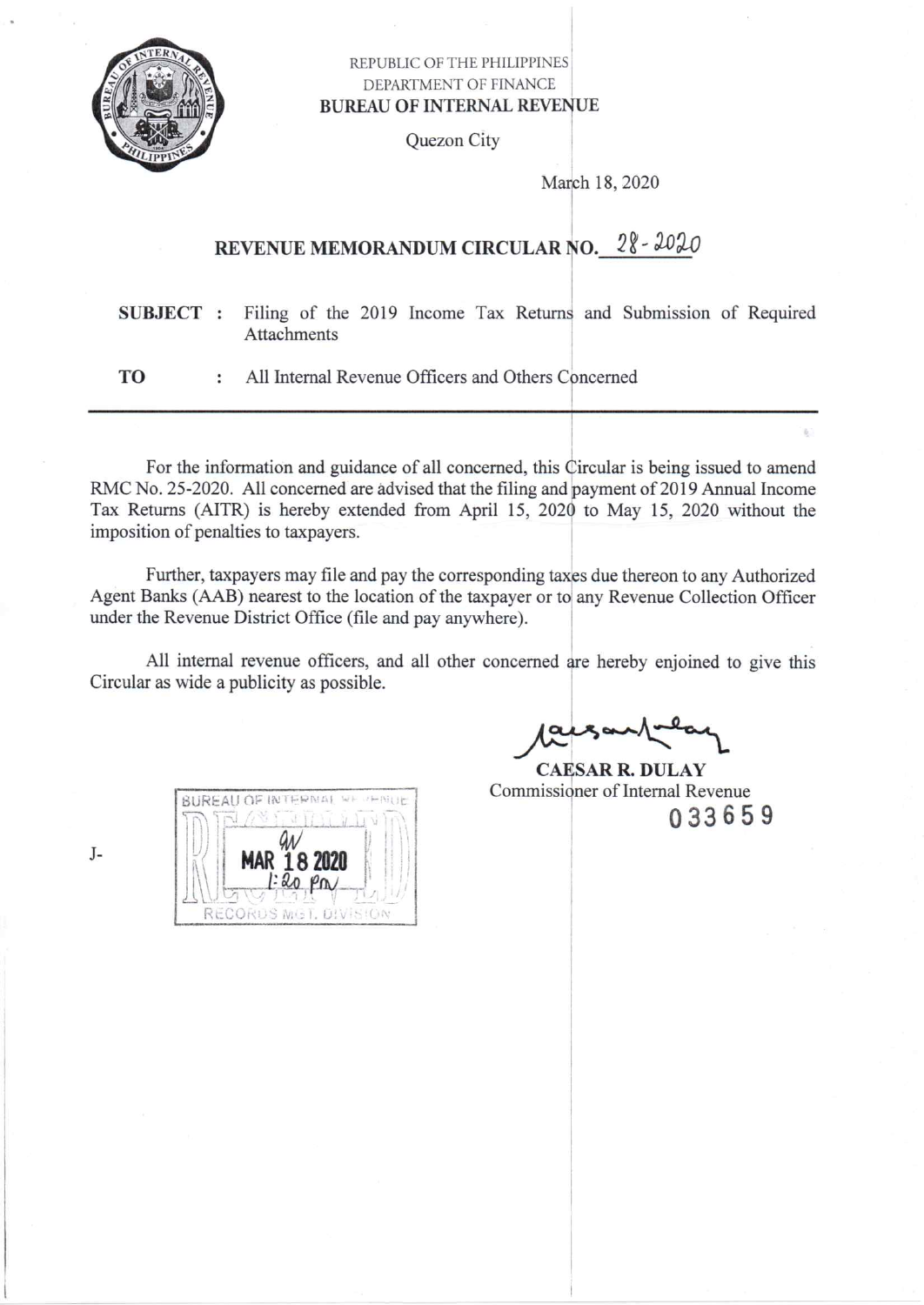

#### **SEC MEMORANDUM CIRCULAR NO. 5 SERIES OF 2020**

#### **TO: ALL CONCERNED CORPORATIONS**

### **SUBJECT: EXTENSION OF FILING OF THE 2019 ANNUAL REPORTS INCLUDING THE APPLICABLE QUARTERLY REPORTS FOR YEAR 2020 AND 2019 AUDITED FINANCIAL STATEMENTS (AFS)**

The Commission, in line with the Office of the President's declaration of state of public health emergency (Proclamation No. 922, dated 08 March 2020), is cognizant that the Philippines and other countries are continuing to implement travel restrictions/ban and intensive health screening measures at transport hubs, including airports, sea ports and border crossings, as well as necessity to implement temporary suspension of business operations, in order to contain the spread of **COVID-19** (formerly 2019-novel coronavirus '2019-nCoV' disease). These travel restrictions/ban and/or temporary suspension of business operations pose specific challenges on the preparation and subsequent audit of the annual financial statements (AFS) of Philippine companies with domestic and/or foreign business operations affected by COVID-19. In particular, information or documents in the preparation of AFS could not be available, and certain audit procedures could not yet be performed and may lead to delays in the completion of audits of AFS. It is acknowledged that this circumstance is beyond the control of companies concerned.

In view of the foregoing and pursuant to the regulatory power of the Commission under Section 5.1(g) of the Securities Regulation Code (SRC) and Section 179(o) of the Revised Corporation Code (RCC), the Commission grants the following affected companies **an extension of time without penalty,** within which to submit the Annual Reports and/or AFS for the period ended 31 December 2019:

- (i) **For companies doing domestic operations only: an extension of time until 30 June 2020: and**
- (ii) **For companies with domestic and foreign operations: an extension of time until 30 June 2020 or 60 days from that date of lifting of travel restrictions/ban by the concerned government authorities, whichever comes later.**

**PROVIDED THAT** they shall comply with the requirements below.

- 1 **Annual Report (SEC Form 17-A) of Publicly-Listed Companies** 
	- a. Submission of a **written request** to the Commission through the Markets and Securities Regulation Department for an extension of time **not later than five (5) days before the filing deadline;**
	- b. **Sworn certification** of the requesting company signed by its **President and Treasurer** confirming that all of the following conditions are met: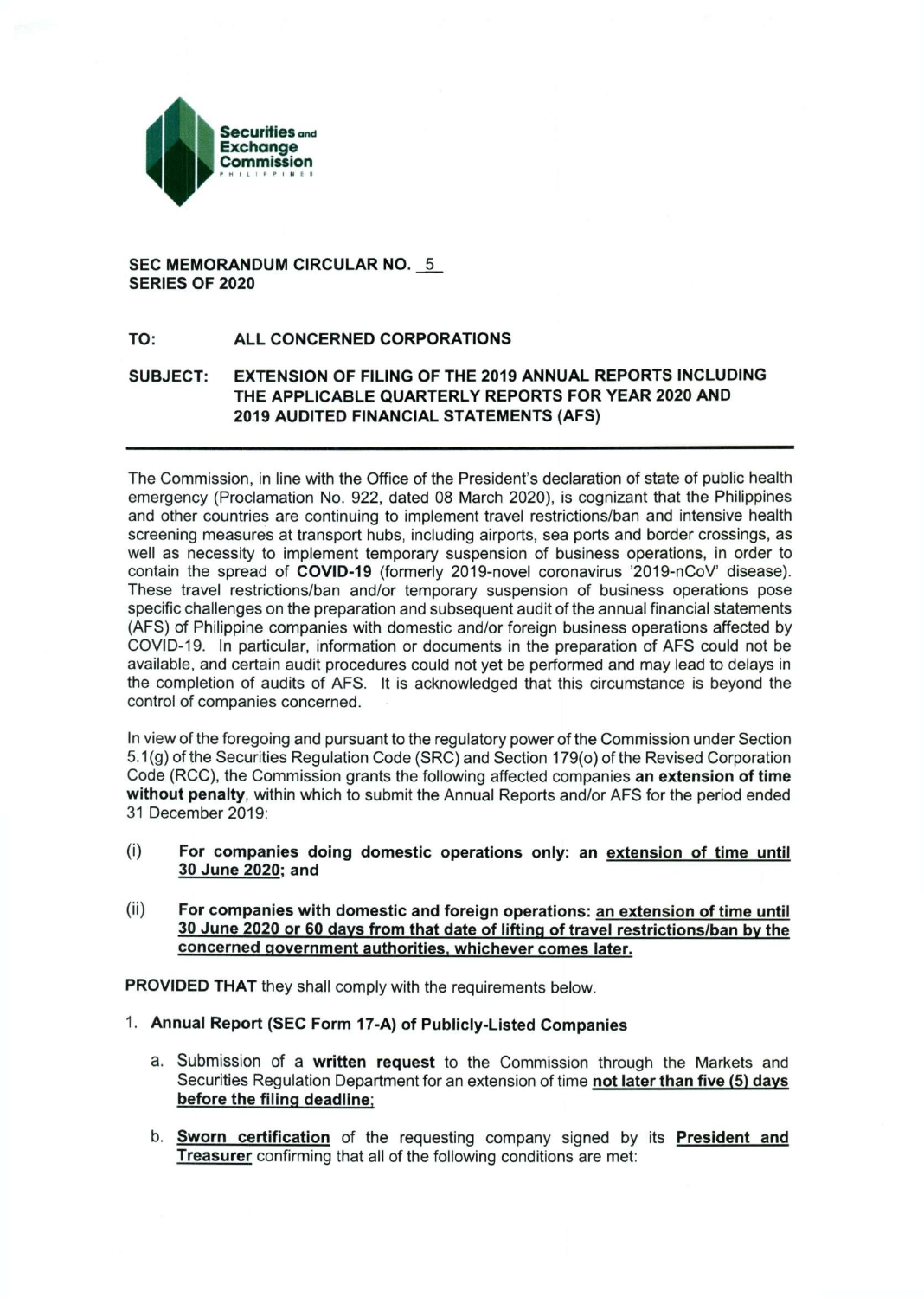- i. Its financial year-end is 31 December 2019;
- ii. It has significant business operations or significant subsidiaries in areas/countries/territories affected by COVID-19; and
- iii. The preparation of financial statements and timely completion of statutory audit of the company's financial statements as of 31 December 2019 have been affected by the travel restriction/ban, temporary suspension of business operations, and/or measures imposed by the authorities or companies in response to the COVID-19.
- c. The request shall be accompanied by a **sworn certification** by the company's external auditor confirming the items (ii) and (iii) of paragraph 1(b) above.
- d. The company shall continuously observe its disclosure obligations under the SRC and the Philippine Stock Exchange Consolidated Listing and Disclosure Rules. This means that all material information, whether price-sensitive or trade sensitive, must be disclosed on a timely basis. Where the company's operations are materially affected by the COVID-19 outbreak, disclosure on the financial impact or any other material aspects should be made immediately.
- e. Given the impact of the delayed release of annual reports, the requesting company must submit to the Commission an indicative date to convene the Annual Stockholders' Meeting.

Considering further that Annual Report for the year 2019 is material and necessary for the completion and filing of the applicable Quarterly Reports (SEC Form 17-Q) for each quarter of year 2020, the Commission likewise extends the period for filing of the same for publicly-listed companies whose requests for extension to file Annual Reports (SEC Form 17-A) were granted by the Commission.

#### 2. **Annual Reports and/or Audited Financial Statements of Companies that are Not Publicly-Listed**

All non-publicly listed companies that will be filing their 31 December 2019 Annual Reports and/or AFS, shall attach the following documents:

- a. A **sworn certification** signed by the company's President and Treasurer that it fulfills all the conditions set forth under items (i) to (iii) of paragraph 1(b) above; and
- b. External auditor's **sworn certification** of its confirmation on items (ii) and (iii) of paragraph 1(b) above.

The filing of applicable Quarterly Reports (SEC Form 17-Q) of concerned registered issuers of securities is likewise extended.

**Companies whose preparation of financial statements or completion of statutory audits are not affected by the COVID-19 are required to file their Annual Reports and/or A FS for the year ended 31 December 2019 within the periods prescribed under the existing rules and regulations.**